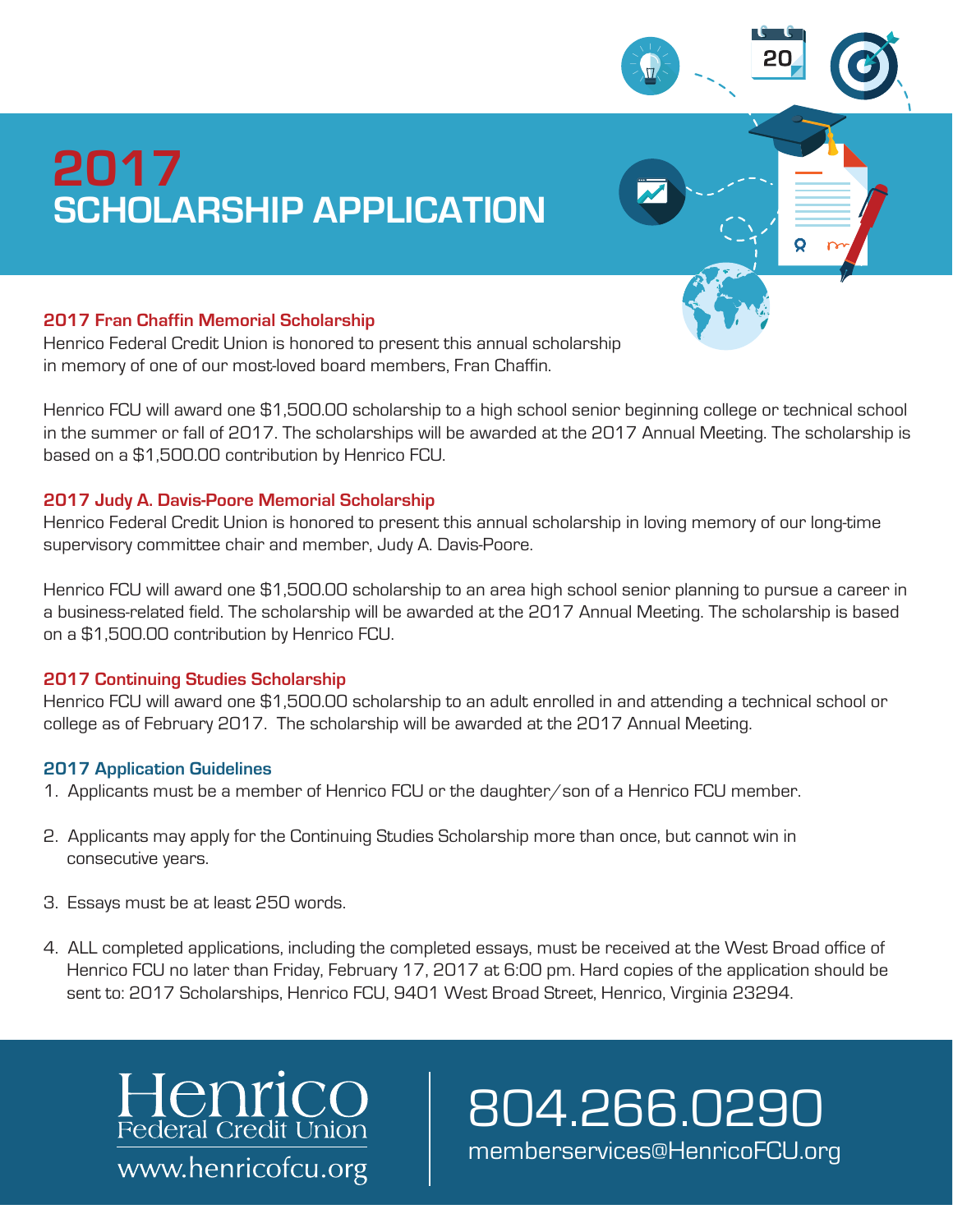All information given on this application is confidential and will be used only by the scholarship committee. Non-winning applications will be destroyed upon announcement of the scholarship recipient.

The Henrico FCU Scholarship Committee will judge each application based on content, expression and overall impact. The scholarship recipients will be notified prior to the 2017 Annual Meeting.

#### **To be completed by scholarship applicant:**

|                | Please check the scholarships for which you are applying.                  |                                                                                   |                                    |
|----------------|----------------------------------------------------------------------------|-----------------------------------------------------------------------------------|------------------------------------|
|                | ○ Fran Chaffin ○ Judy A. Davis-Poore ○ Continuing Studies                  |                                                                                   |                                    |
|                |                                                                            |                                                                                   |                                    |
|                |                                                                            |                                                                                   |                                    |
|                |                                                                            |                                                                                   |                                    |
|                |                                                                            | Account Number (Circle One: Parent or Student): _________________________________ |                                    |
|                |                                                                            |                                                                                   |                                    |
|                | Please list the colleges/universities/trade schools where you have applied |                                                                                   |                                    |
|                | [Fran Chaffin or Judy A. Davis-Poore Scholarship Applicants only]:         |                                                                                   |                                    |
| Name of school | Location                                                                   |                                                                                   | Status [Accepted/Rejected/Unknown] |
|                |                                                                            |                                                                                   |                                    |
|                |                                                                            |                                                                                   |                                    |
|                |                                                                            |                                                                                   |                                    |

By signing this registration, I hereby authorize Henrico Federal Credit Union (HFCU) to photograph me and consent to the use of my likeness in any and all publications, educational materials, research, advertising, news media, video, and World Wide Web materials. I understand and agree that such materials, including all negatives, positives, and prints shall become and remain the sole property of HFCU and I shall have no right or title to such items. I further understand and agree that these materials may be kept on file and/or used by HFCU for potential future uses and further agree to release them from any and all liability arising from or in connection with the taking, use, publication, or dissemination of such materials. HFCU agrees that it will not share the account number, street address or telephone number with any other organization.

Applicant's Signature: \_\_\_\_\_\_\_\_\_\_\_\_\_\_\_\_\_\_\_\_\_\_\_\_\_\_\_\_\_\_\_\_\_\_ Date: \_\_\_\_\_\_\_\_\_\_\_\_\_\_\_\_



804.266.0290 memberservices@HenricoFCU.org